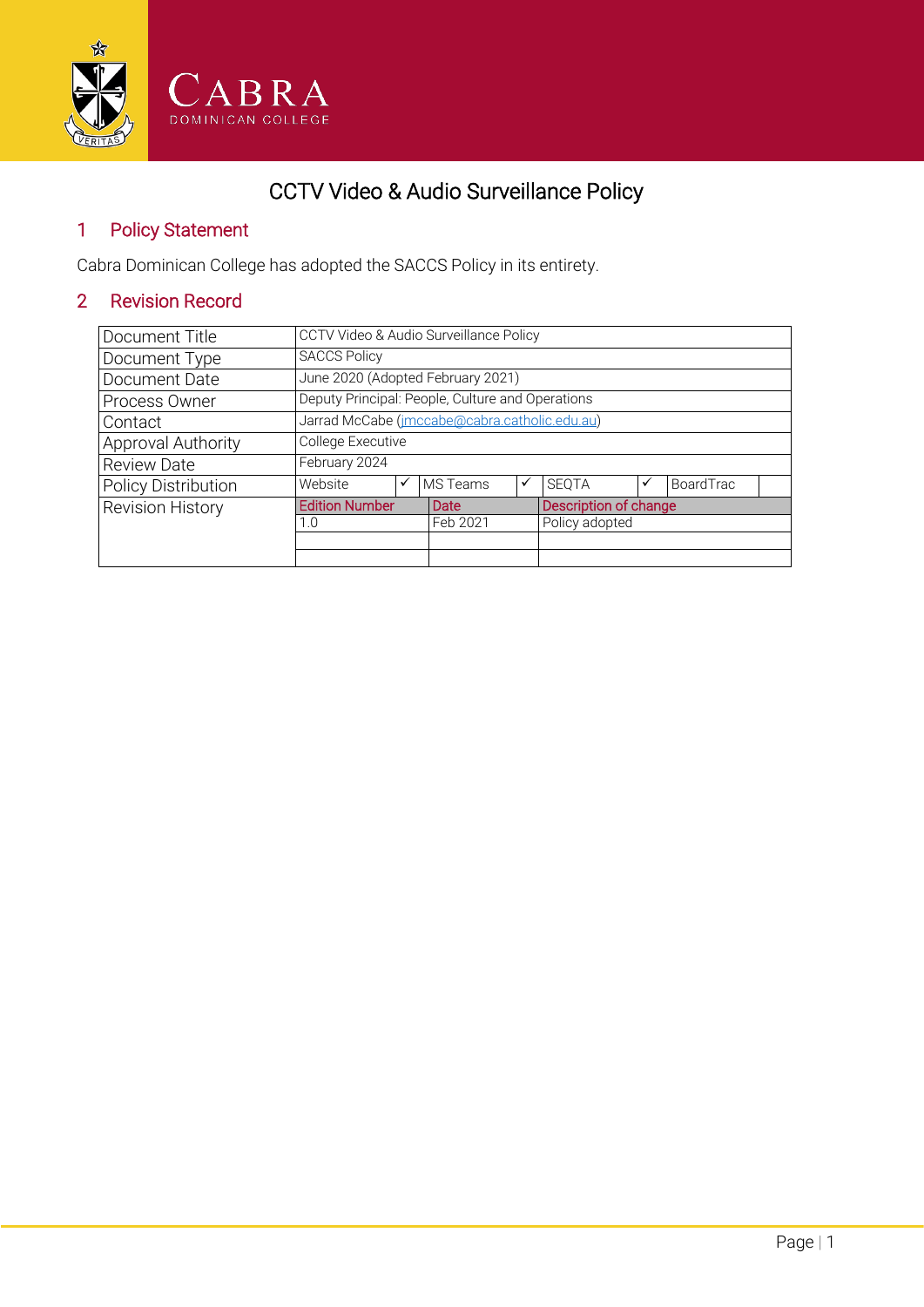

SOUTH AUSTRALIAN COMMISSION<br>FOR CATHOLIC SCHOOLS

# CCTV Video & Audio **Surveillance**



Version 1.0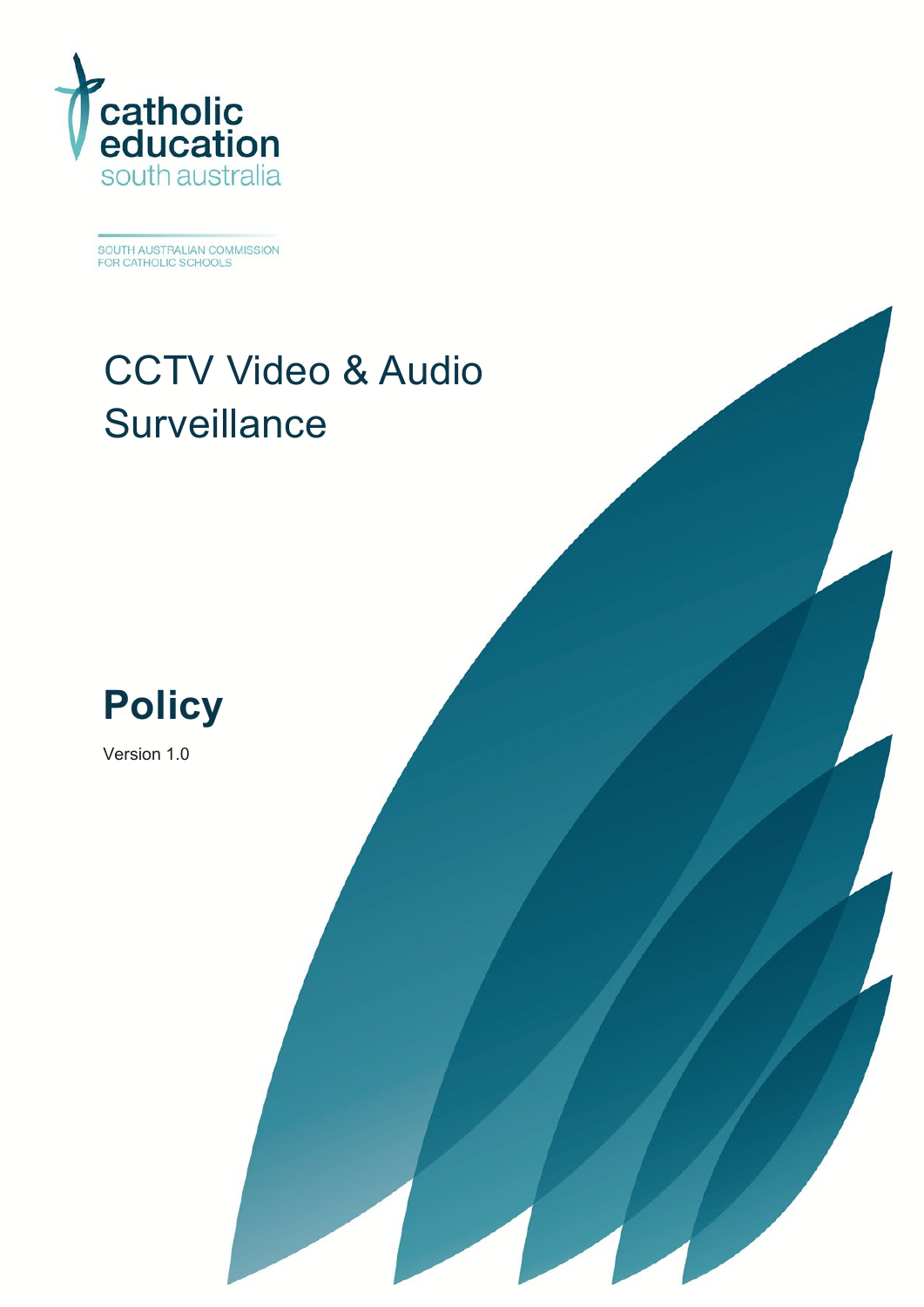# <span id="page-2-0"></span>**Contents**

|   | Contents                                                                 | 2 |
|---|--------------------------------------------------------------------------|---|
|   | Purpose                                                                  | 3 |
|   | Scope of Policy                                                          | 3 |
| 3 | <b>Requirements of Surveillance Devices Act</b>                          | 3 |
| 4 | Policy                                                                   | 4 |
| 5 | <b>Definitions</b>                                                       | 5 |
| 6 | <b>Related documents/links</b>                                           | 6 |
|   | Responsibility for implementation, monitoring, and continual improvement | 6 |
| 8 | <b>Revision Record</b>                                                   | 6 |

<span id="page-2-1"></span>**SOUTH AUSTRALIAN COMMISSION FOR CATHOLIC SCHOOLS** PO BOX 179 TORRENSVILLE PLAZA SOUTH AUSTRALIA 5031 TELEPHONE: (08) 8301 6600 FACSIMILE: (08) 8301 6611

**[www.cesa.catholic.edu.au](http://www.cesa.catholic.edu.au/) June 2020**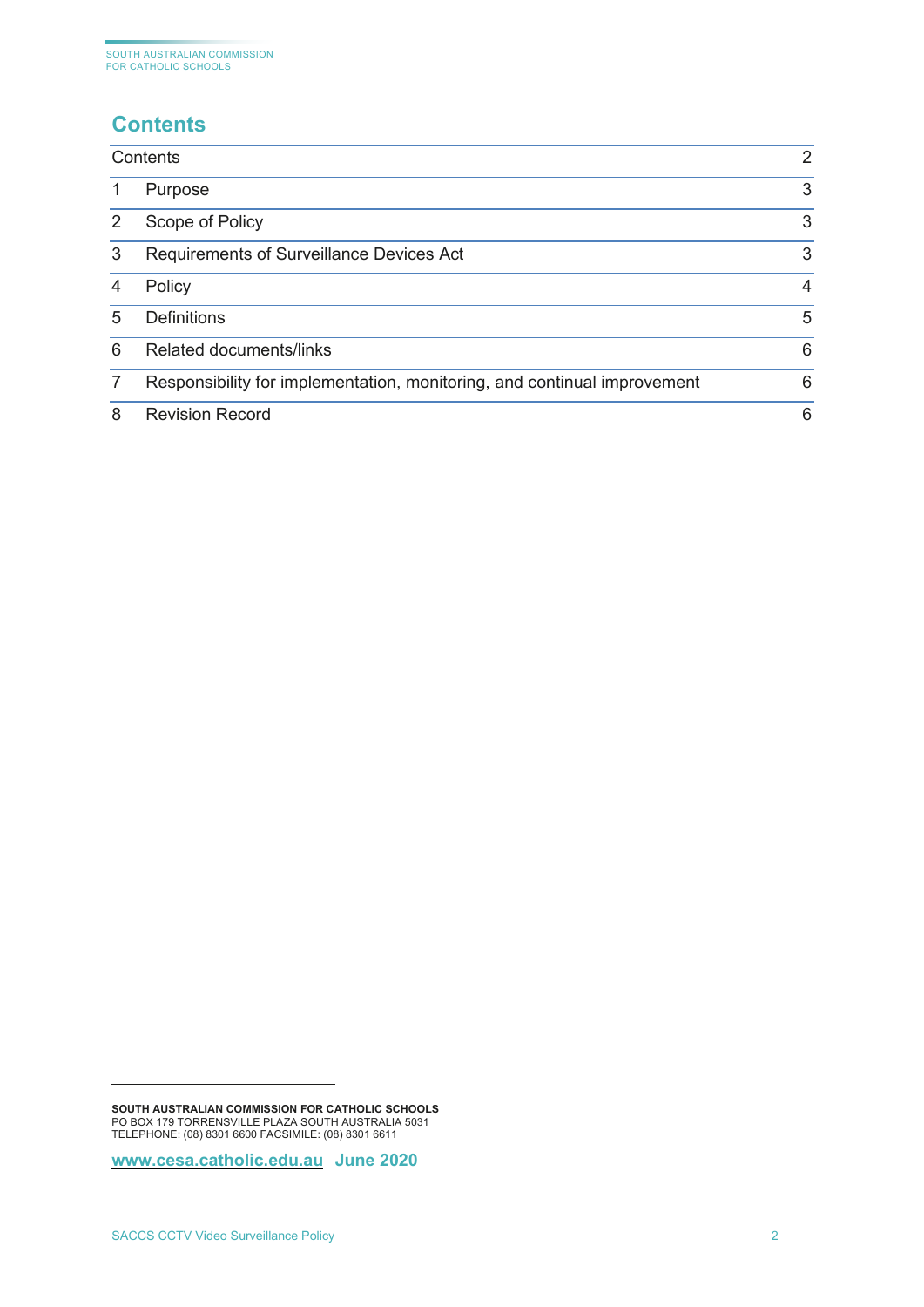# <span id="page-3-0"></span>**1 Purpose**

To establish a policy for the use of CCTV video and audio surveillance ("Surveillance") optical or video surveillance devices ("Surveillance Devices") in Catholic Schools in South Australia (CESA).

To support compliance with the Surveillance Devices Act and protect the lawful interests of Schools (for example, use of Surveillance to monitor incursions onto, and damage to School property, and as a contributor to staff and student safety).

#### <span id="page-3-1"></span>**2 Scope of Policy**

This policy applies to all Catholic schools in South Australia.

#### <span id="page-3-2"></span>**3 Requirements of Surveillance Devices Act**

The Surveillance Devices Act prohibits the installation, use and maintenance of Surveillance Devices. A range of exceptions to the prohibition apply.

Relevant exceptions are that:

- (a) the use of a Surveillance Device must be reasonably necessary to protect the lawful interests of the School; or
- (b) the use of a Surveillance Device must be in the public interest.

Schools will normally be able to satisfy the exception allowing Surveillance for the protection of lawful interests. Protection of lawful interests would include protection of School property and the safety of students and staff.

The Surveillance Devices Act also restricts the communication or publication of information or material derived from use of Surveillance Devices. Use and disclosure must only be made in limited circumstances including disclosure:

- (i) to a person ("participant") who participated in the recorded activity or conversation; or
- (ii) with the consent of each participant; or
- (iii) to an officer of an investigating agency for the purposes of a relevant lawful investigation; or
- (iv) in a situation where a person is subjected to violence or there is an imminent threat of violence.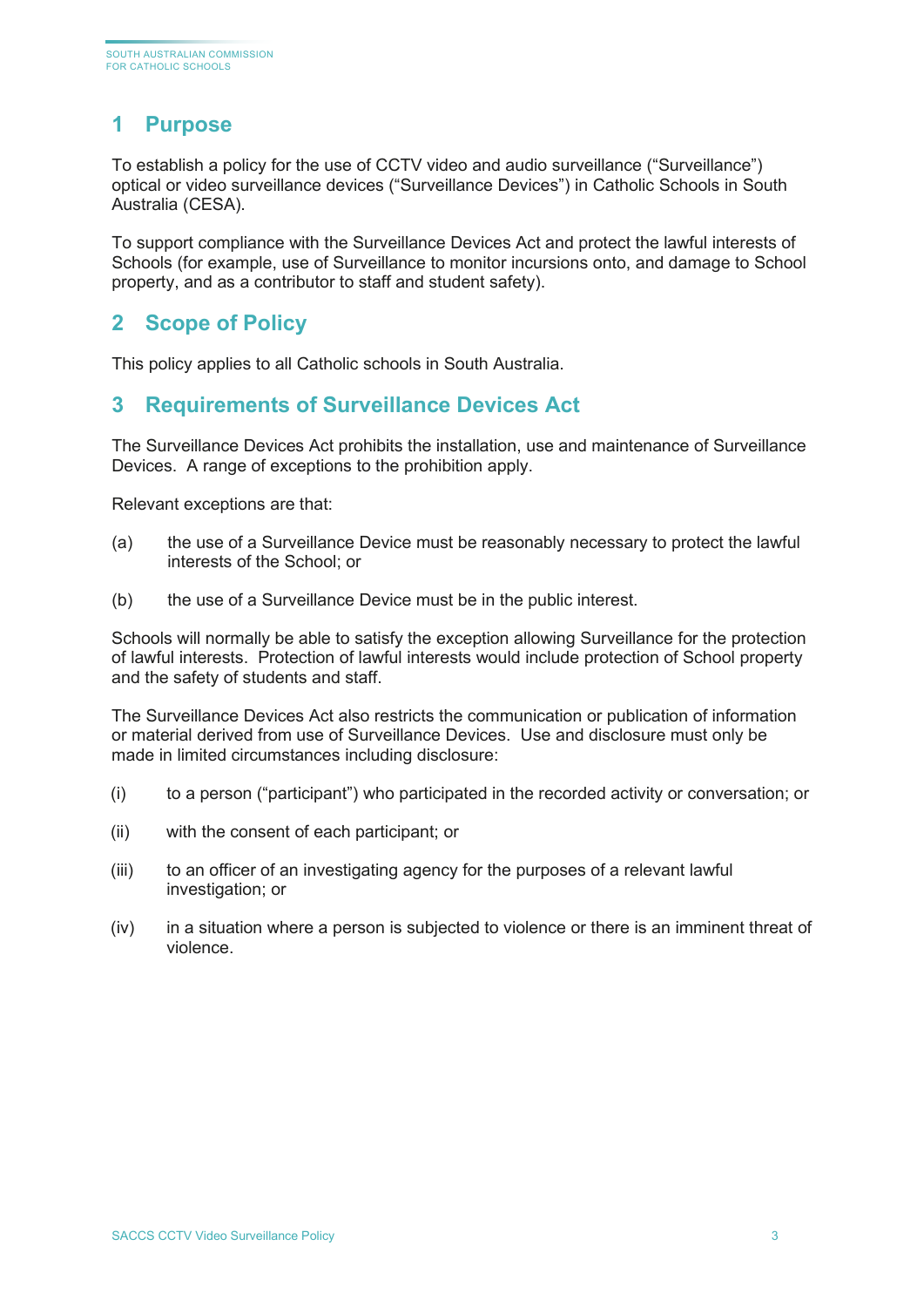# <span id="page-4-0"></span>**4 Policy**

It is SACCS' policy that the use of Surveillance in a School environment is to be employed in the following consistent manner:

- Surveillance is to be conducted in accordance with the law for the purposes of monitoring and recording activity within the physical School boundary and public places around the perimeter of School grounds;
- Use of a Surveillance Device must be to protect the lawful interests of the School or in the public interest;
- Surveillance is to be conducted in the interests of protection of school property, safety and as a deterrent to undesirable behaviour by persons on or near School grounds;
- The collection, storage and use of personal information collected through the use of Surveillance will comply with the Australian Privacy Act (Cth) and in accordance with the Australian Privacy Principles (APPs);
- Implementation of Surveillance infrastructure in a School may be approved by the School Principal under the following conditions:
	- o A formal proposal containing all pertinent detail is prepared;
	- o A Privacy Impact Assessment (PIA) is conducted by the School, and approved by the Principal;
	- o Equipment proposed meets SACCS approved standards as exists at the time of purchase and installation.
- In the case of established Surveillance infrastructure, Schools are required to conduct a Privacy Impact Assessment to ensure continued compliance with the Australian Privacy Act (Cth);
- Cabling and cable protection conform to AUSTEL technical standards as they exist at the time;
- Video or audio traffic must be carried by separate cable or virtual private network to that of the Schools local area network;
- Uideo data in transit is to be encrypted end to end with industry standard encryption in accordance with SACCS approved standards;
- Stored video or audio (data at rest) is to be encrypted with industry standard encryption technology in accordance with SACCS approved standards;
- Access to the live feed or recorded video or audio requires written permission from the Principal observing the principle of access of least privilege and associated with the lawful interests of the school. Access is to be strictly managed, with all access logged for audit purposes;
- The School will ensure access to the video and/or audio equipment used for recordings is restricted to staff required to manage the infrastructure;
- Video and audio recordings are kept for a designated period before being securely destroyed, in accordance with privacy principles and following the procedures developed by the School;
- For all proposed and existing Surveillance installations, the School will undertake and document a risk analysis, and develop a policy and procedures to regulate access to content created using Surveillance;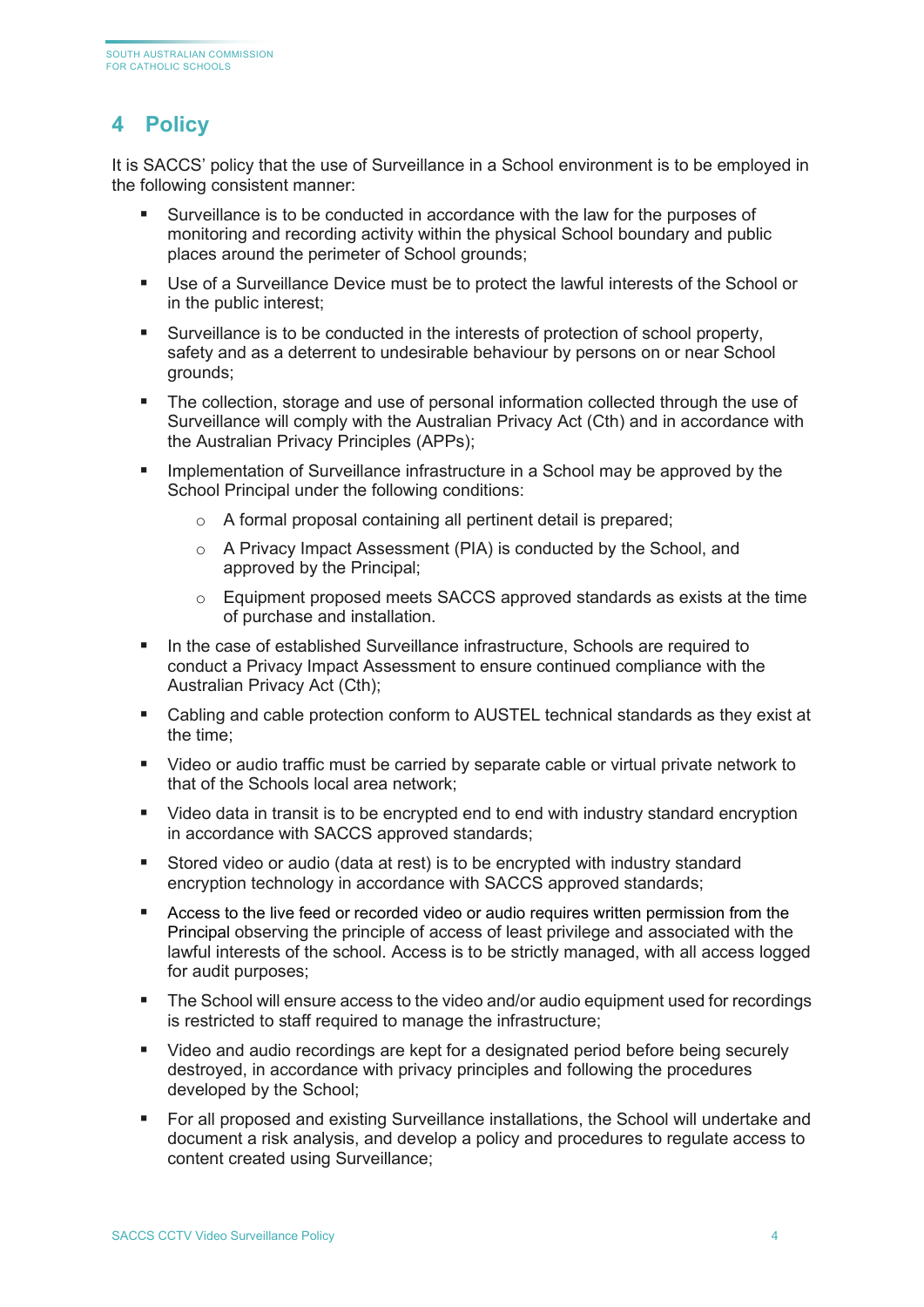School policy and procedures addressing Surveillance are to specify access provisions in accordance with the Surveillance Devices Act 2016 (SA). Disclosure of content to be prohibited with exceptions for the following:

- $\circ$  disclosure to the police or officers of an investigating agency for the purposes of a relevant lawful investigation;
- $\circ$  disclosure authorised by a judge;
- $\circ$  disclosure to the person who was a party to the activity or their parent/guardian;
- $\circ$  disclosure with consent of each person involved in the recorded activity;
- $\circ$  disclosure in relation to a situation in which a person is being subjected to violence or there is an imminent threat of violence to a person;
- Students, staff, parents, guardians, and/or other adults responsible for students at the School are to be informed that video surveillance will be in operation;
- Clear and visible signage must be placed at appropriate entry points and throughout the School to ensure all persons entering or in proximity to the School grounds can be reasonably expected to be aware that Surveillance is in operation.

#### <span id="page-5-0"></span>**5 Definitions**

**CCTV** – means Closed Circuit Television and in the context of this document includes all equipment used to record and store video and/or audio for the purposes of surveillance and protection of School property.

**CEO** - means either or both of the Adelaide and Port Pirie Catholic Education Offices, as the context permits.

**CESA** - means Catholic Education South Australia, including any School or the CEO, as the context may permit.

**ICT** - Information and Communications Technology is a term that includes any facilities used to compute, communicate and to store information electronically. This may include and is not limited to desktop, laptop, and tablet computers, computer servers, electronic storage devices, network and telecommunications equipment and associated software.

**SACCS** - South Australian Commission for Catholic Schools (SACCS).

**School** - means any catholic school in the Archdiocese of Adelaide or the Diocese of Port Pirie.

**Staff** - means any employee of CESA, including contractors, casual staff and outsource provided staff with contact with CESA provided ICT facilities.

**Surveillance** - means audio or optical surveillance and includes the use of CCTV.

**Surveillance Device** - means any type of device used for Surveillance and includes CCTV.